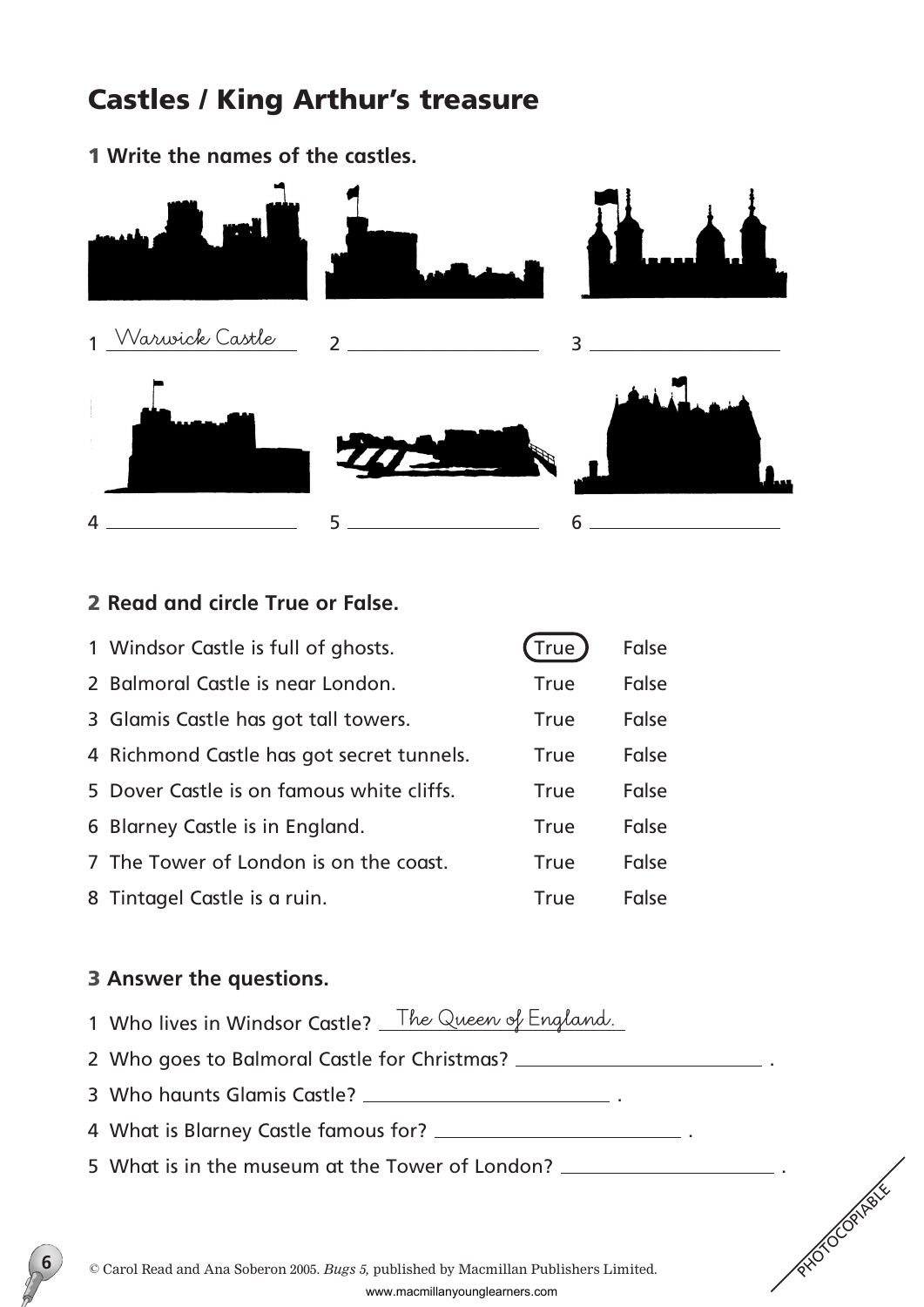## 4 **Match the characters and descriptions.**



A He was in silver armour with a crown and a sword.

B They were in armour with swords and shields.

C He was tall with a long, white beard.

D He was a shepherd in the north of England.

## 5 **Answer the questions. Write 'Yes, he did' or 'No, he didn't'.**

| 1 Did Peter look after cows?                          | No, he didn't. |
|-------------------------------------------------------|----------------|
| 2 Did Peter follow Merlin into the cave?              |                |
| 3 Did Peter fill his bag with apples?                 |                |
| 4 Did Peter return to the cave?                       |                |
| 5 Did Peter touch the bell?                           |                |
| 6 Did Peter live the rest of his life rich and happy? |                |

## 6 **Write your opinion.**

# **PHOTOCOPIABLE Castles My favourite castle is** . (Warwick Castle / The Tower of London / …) **I think it's interesting that** . (Windsor Castle is full of ghosts / Dover Castle has got secret tunnels / …) **King Arthur's treasure My favourite character in the story is the** . (Peter Pitt / Merlin / …) **I think the story is** . (interesting / enjoyable / funny / …) **I like the part when** . (Peter is rich / King Arthur is angry / …)